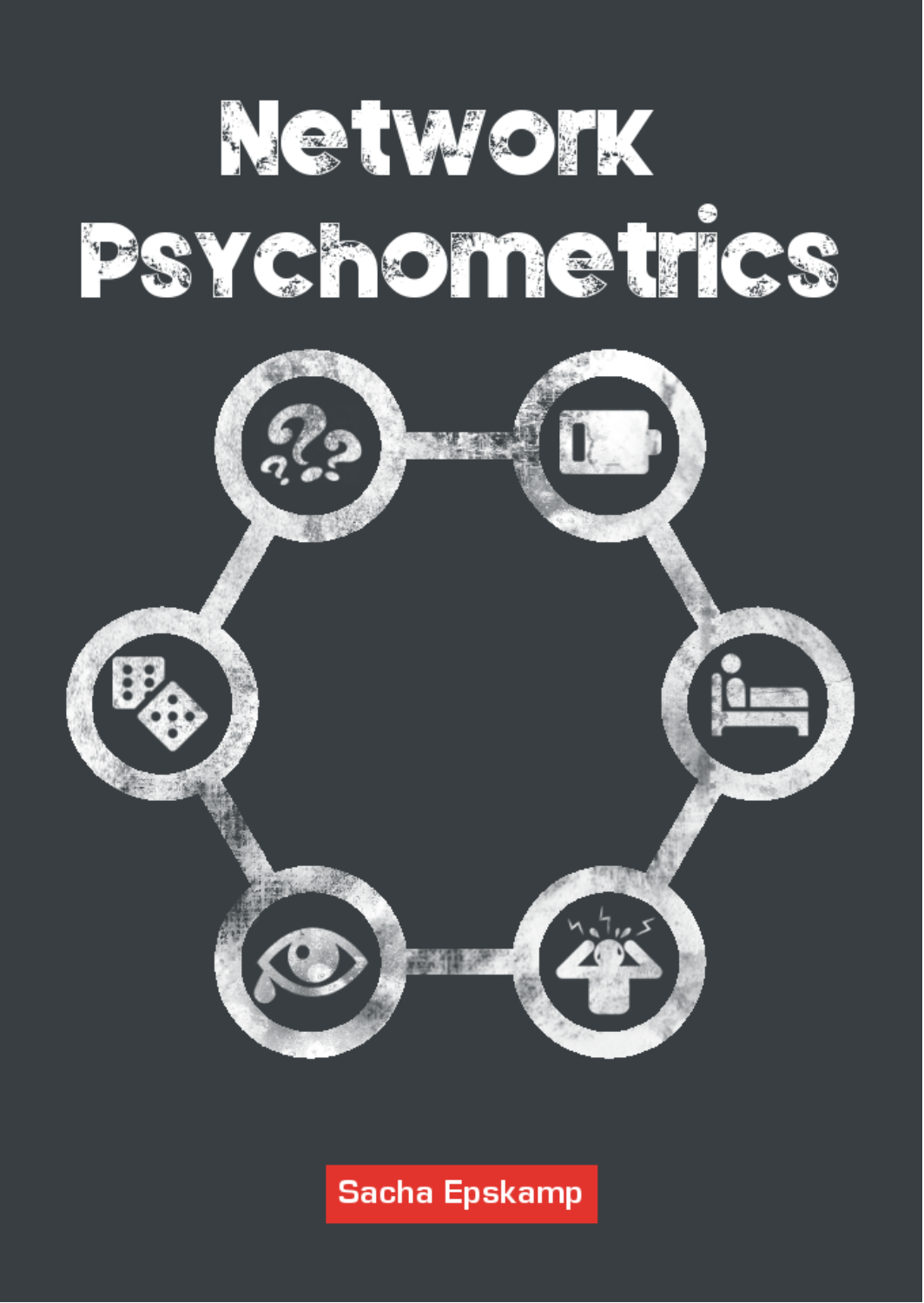#### Network Psychometrics

#### ACADEMISCH PROEFSCHRIFT

ter verkrijging van de graad van doctor aan de Universiteit van Amsterdam op gezag van de Rector Magnificus prof. dr. ir. K.I.J. Maex

ten overstaan van een door het College voor Promoties ingestelde commissie, in het openbaar te verdedigen in de Agnietenkapel op woensdag 5 April 2017, te 14:00 uur door Sacha Epskamp geboren te Blaricum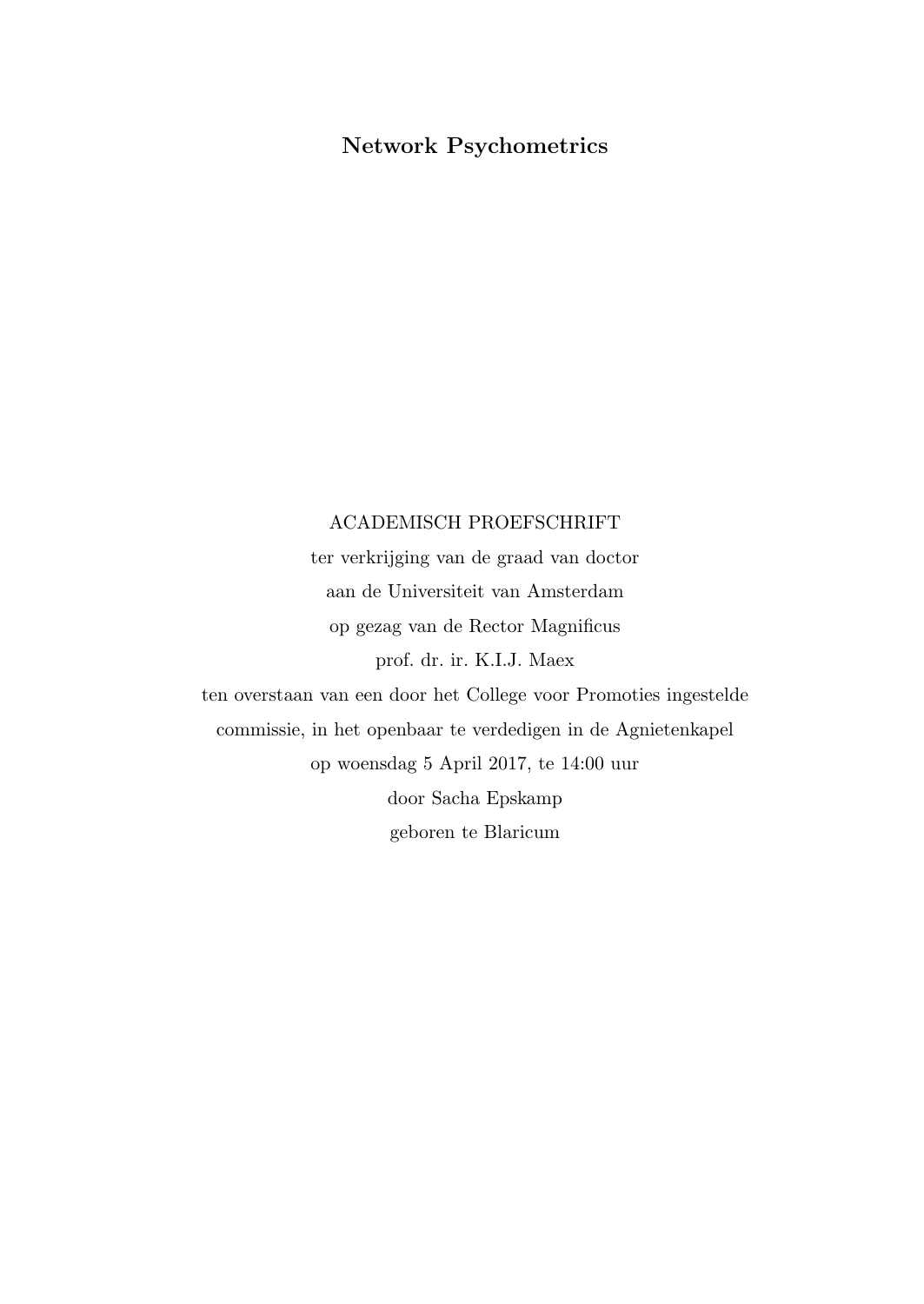#### Promotiecommissie

| Promotor:      | Prof. dr. D. Borsboom                                                                                                                                    | Universiteit van Amsterdam                                                                                                                                                                |
|----------------|----------------------------------------------------------------------------------------------------------------------------------------------------------|-------------------------------------------------------------------------------------------------------------------------------------------------------------------------------------------|
| Copromotor:    | Dr. L. J. Waldorp                                                                                                                                        | Universiteit van Amsterdam                                                                                                                                                                |
| Overige leden: | Prof. dr. H. L. J. van der Maas<br>Prof. dr. G. K. J. Maris<br>Prof. dr. F. Tuerlinckx<br>Prof. dr. E. M. Wagenmakers<br>Dr. M. Rhemtulla<br>Dr. R. Quax | Universiteit van Amsterdam<br>Universiteit van Amsterdam<br>Katholieke Universiteit Leuven<br>Universiteit van Amsterdam<br>University of California, Davis<br>Universiteit van Amsterdam |
|                |                                                                                                                                                          |                                                                                                                                                                                           |

Faculteit: Faculteit der Maatschappij- en Gedragswetenschappen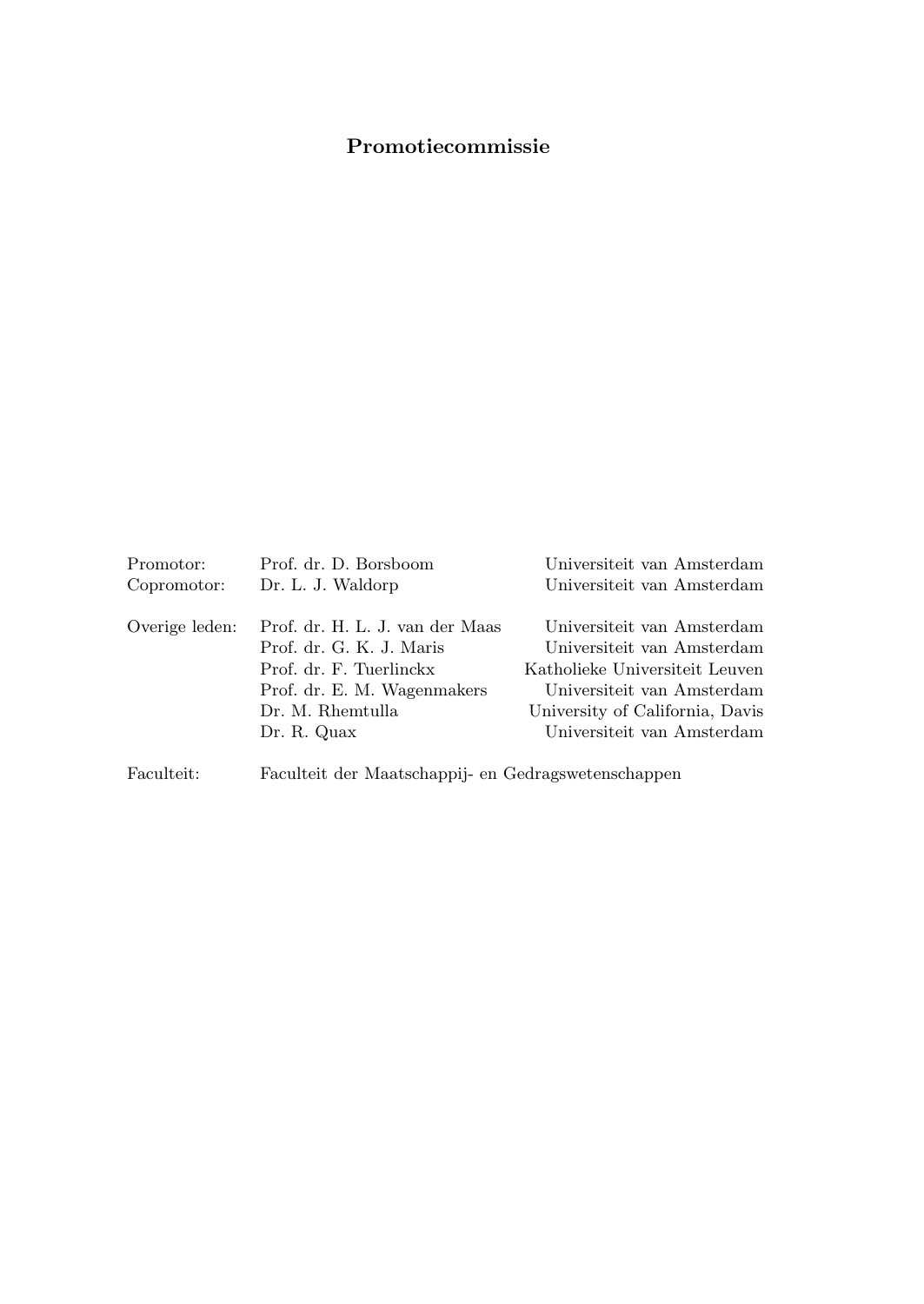# In loving memory of



Janneke de Kort  $26/01/1984 - 25/05/2016$ 



Zara Bamdad  $19/03/1990 - 15/07/2016$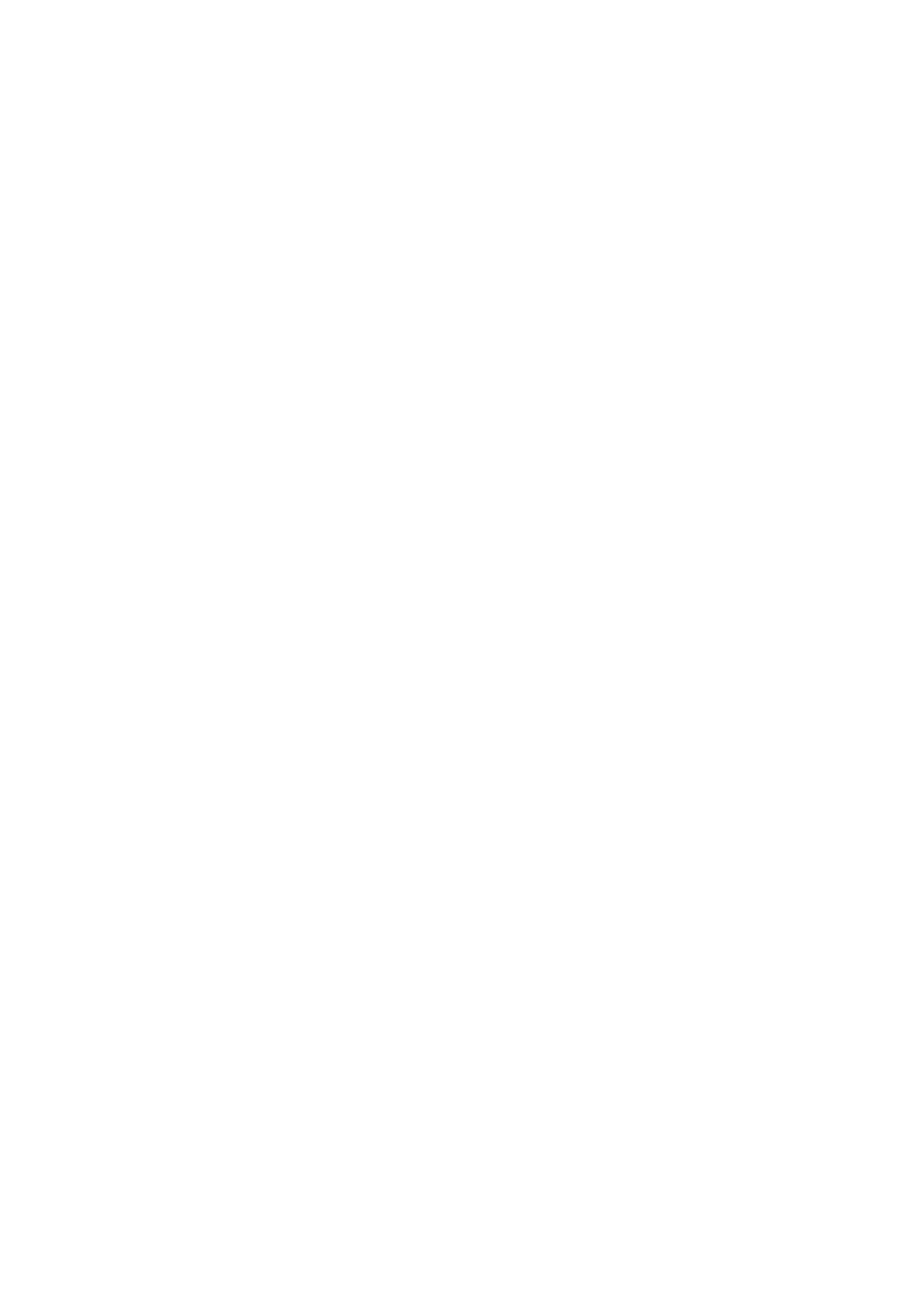## **Contents**

| $\mathbf{1}$ | <b>Introduction: Psychological Networks</b>                                                    | $\mathbf 1$    |
|--------------|------------------------------------------------------------------------------------------------|----------------|
|              | 1.1                                                                                            | $\mathbf{1}$   |
|              | 1.2                                                                                            | $\overline{2}$ |
|              | 1.3                                                                                            | 6              |
|              | I A Practical Guide to Network Psychometrics                                                   | 9              |
| $\bf{2}$     | <b>Regularized Partial Correlation Networks</b>                                                | 11             |
|              | 2.1                                                                                            | 11             |
|              | 2.2                                                                                            | 13             |
|              | 2.3                                                                                            | 13             |
|              | 2.4                                                                                            | 18             |
|              | 2.5                                                                                            | 20             |
|              | 2.6                                                                                            | 24             |
|              | 2.7                                                                                            | 30             |
| 3            | <b>Accuracy of Psychological Networks</b>                                                      | 33             |
|              | 3.1                                                                                            | 34             |
|              | 3.2                                                                                            | 37             |
|              | 3.3                                                                                            | 39             |
|              | 3.4<br>Tutorial $\ldots \ldots \ldots \ldots \ldots \ldots \ldots \ldots \ldots \ldots \ldots$ | 43             |
|              | $3.5\,$                                                                                        | 50             |
|              | 3.6                                                                                            | 54             |
| 4            | <b>Network Estimation and Sparsity</b>                                                         | 59             |
|              | 4.1                                                                                            | 59             |
|              | 4.2                                                                                            | 60             |
|              | A Sparse Network Model of Psychopathology<br>4.3                                               | 61             |
|              | 4.4                                                                                            | 62             |
|              | Estimating an Ising Model When the Truth Is Dense $\ldots \ldots$<br>4.5                       | 63             |
|              | 4.6                                                                                            | 69             |
| 5            | Personalized Network Modeling in Psychopathology                                               | 71             |
|              | 5.1                                                                                            | 72<br>72       |
|              | Temporal and Contemporaneous Networks<br>5.2<br>5.3                                            |                |
|              | Causation at the Contemporaneous Level $\ldots \ldots \ldots \ldots$                           | 74             |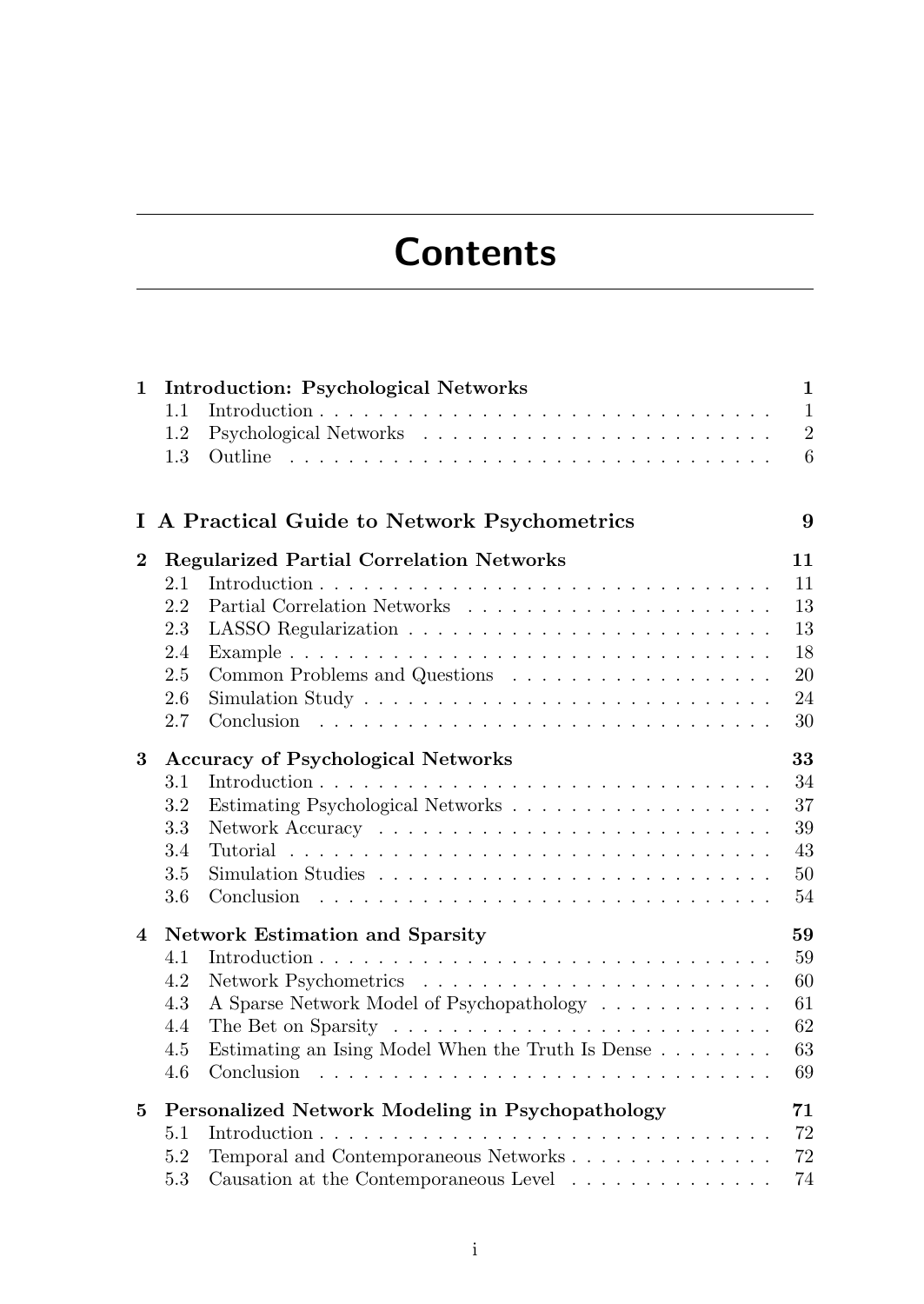|   | 5.4<br>5.5<br>$5.6\,$<br>5.7                                |                                                                                                                                                                                                                                                      | 75<br>77<br>$78\,$<br>80                                     |
|---|-------------------------------------------------------------|------------------------------------------------------------------------------------------------------------------------------------------------------------------------------------------------------------------------------------------------------|--------------------------------------------------------------|
| П |                                                             | <b>Technical Advances in Network Psychometrics</b>                                                                                                                                                                                                   | 83                                                           |
| 6 | 6.1<br>6.2<br>6.3<br>6.4<br>6.5<br>6.6<br>6.7<br>6.8<br>6.9 | <b>Discovering Psychological Dynamics</b><br>Characterizing Multivariate Gaussian Data<br>When Cases Are Not Independent: $n = 1$<br>When Cases Are Not Independent: $n > 1$<br>Conclusion<br>Appendix A: Simulating Multi-level VAR Models and Data | 85<br>85<br>87<br>88<br>94<br>98<br>106<br>107<br>111<br>114 |
| 7 | 7.1<br>7.2<br>7.3<br>7.4<br>7.5<br>7.6                      | <b>Generalized Network Psychometrics</b><br>Modeling Multivariate Gaussian Data $\ldots \ldots \ldots \ldots \ldots$<br>Generalizing Factor Analysis and Network Modeling<br>Empirical Example: Personality Inventory                                | 115<br>116<br>117<br>122<br>127<br>138<br>140                |
| 8 | 8.1<br>8.2<br>8.3<br>8.4<br>8.5<br>8.6<br>8.7<br>8.8        | The Ising Model in Psychometrics<br>Interpreting Latent Variables in Psychometric Models<br>Appendix A: Proof of Equivalence Between the Ising Model and                                                                                             | 143<br>143<br>145<br>152<br>158<br>164<br>169<br>170<br>173  |
|   |                                                             | <b>III Visualizing Psychometrics and Personality Research</b>                                                                                                                                                                                        | 175                                                          |
| 9 | 9.1<br>9.2<br>9.3<br>9.4                                    | Network Visualizations of Relationships in Psychometric Data<br>Conclusion                                                                                                                                                                           | 177<br>177<br>179<br>185<br>192                              |
|   |                                                             | 10 State of the aRt Personality Research                                                                                                                                                                                                             | 195                                                          |